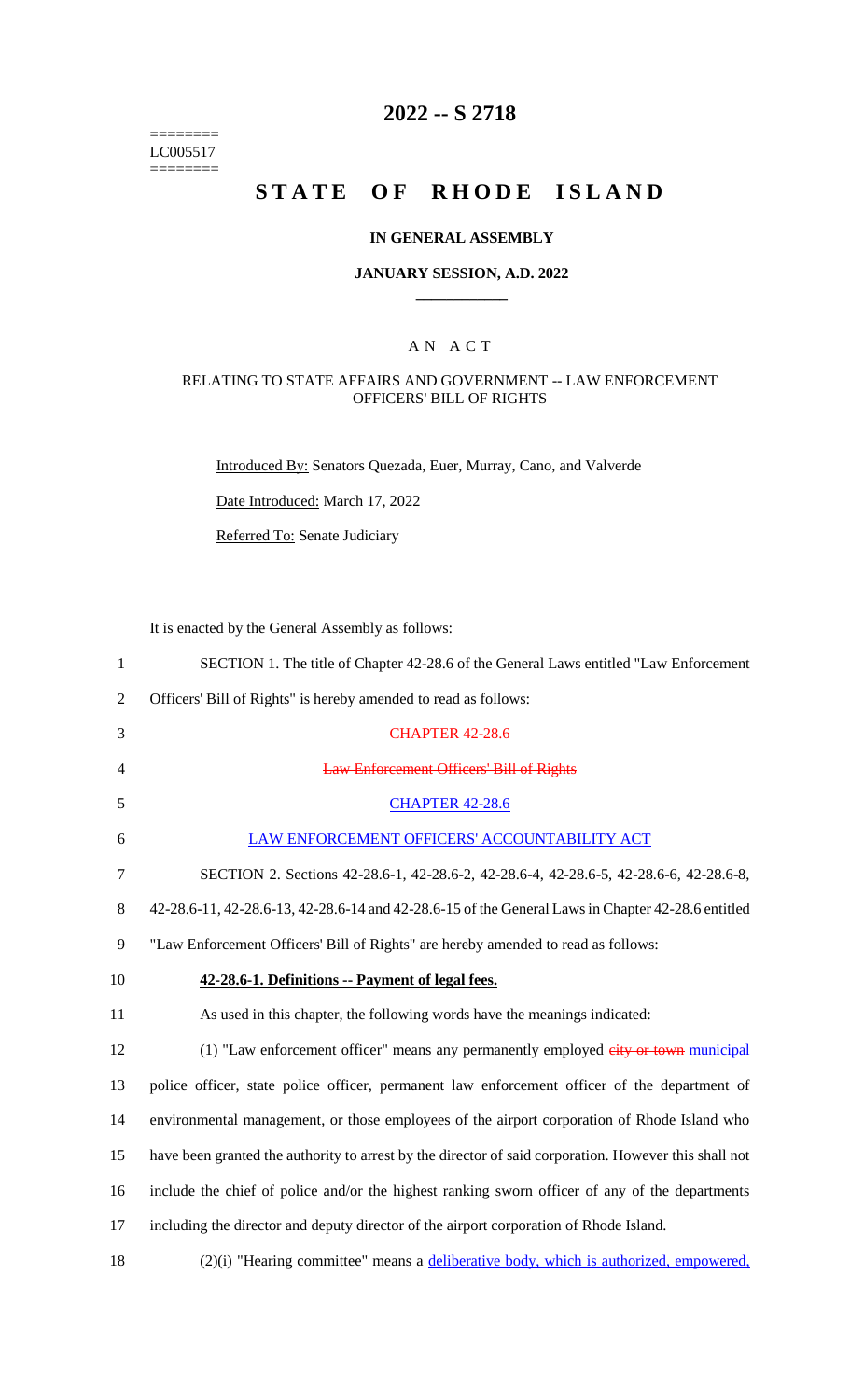1 and constituted as described herein to act in a quasi-judicial capacity to hear and decide whether a 2 law enforcement officer deserved discipline and, if so, what the appropriate measure of discipline 3 is. A hearing committee which is authorized to hold a hearing on a complaint against a law 4 enforcement officer and which consists shall consist of five (5) individuals, including three (3) two 5 (2) whom are active or retired law enforcement officers from within the state of Rhode Island, other 6 than chiefs of police, who have had no part in the investigation or interrogation of the law 7 enforcement officer. The committee shall be composed of  $\frac{4 \text{Area}(3)}{1 \text{Area}(5)}$  members; one member 8 selected by the chief or the highest ranking officer of the law enforcement agency, one member 9 selected by the aggrieved accused law enforcement officer and the third member shall be selected 10 by the other two (2) members. In the event that the other two (2) members are unable to agree 11 within five (5) days, then either member will make application to the presiding justice of the 12 superior court and the presiding justice shall appoint the third member who shall be an active law 13 enforcement officer., one member who shall be the chair of the Rhode Island commission for 14 human rights, or designee, one member who shall be the Executive Director of the Rhode Island 15 Center for Justice or designee, and one member who shall be dean of the Roger Williams University 16 School of Law, or designee, the last mentioned whom shall serve as chairperson of the hearing 17 committee and be responsible to convene the hearing committee, coordinate the hearing dates and 18 locale, and preside as chairperson at the hearing; provided however, that none of the last mentioned 19 three (3) member selectees shall be active or retired law enforcement officers, or active or former 20 members of any labor organization ("civilian selectees"). Any of the civilian selectees to the hearing 21 committee member shall immediately disclose to the presiding justice of the superior court any 22 circumstance likely to give rise to justifiable doubt as to said selectee's impartiality or 23 independence, including any bias, prejudice, financial or personal interest in the result or outcome 24 of the hearing. Such obligation shall remain in effect throughout the hearing. Upon written 25 application by a majority of the hearing committee, the presiding justice, in his or her discretion, 26 may also appoint legal counsel to assist the hearing committee. Any written application made under 27 this subsection may take the form of a letter to the presiding justice. When acting in response to 28 any written application made under this subsection, the presiding justice shall be acting in an 29 administrative role and not exercising traditional judicial authority of the superior court. 30 (ii) The law enforcement agency and the law enforcement officer under investigation, or 31 his or her labor organization, shall each be responsible to pay fifty percent (50%) of the legal fee

32 of the appointed legal counsel for the hearing committee; provided, however, that on motion written

33 application made by either party, the presiding justice shall have the authority to make a different

34 disposition as to what each party is required to pay toward the appointed legal counsel's legal fee.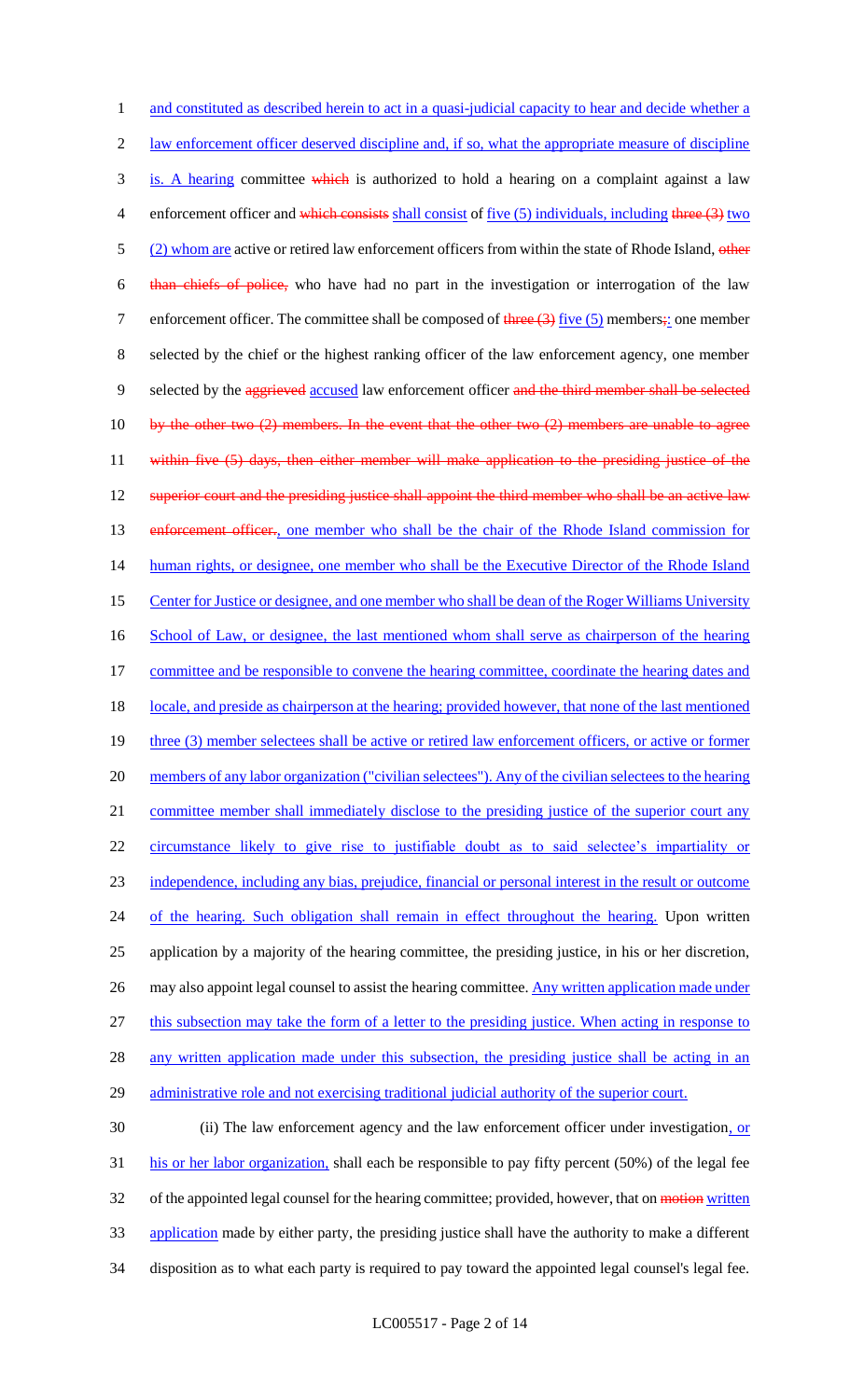1 Any written application made under this subsection may take the form of a letter to the presiding justice. When acting in response to any written application made under this subsection, the presiding justice shall be acting in an administrative role and not exercising traditional judicial authority of the superior court.

 (3) "Hearing" means any meeting in the course of an investigatory proceeding, other than an interrogation at which no testimony is taken under oath, conducted by a hearing committee for 7 the purpose of taking or adducing testimony or receiving evidence material to and probative of whether a law enforcement officer deserves discipline and, if so, what the appropriate discipline is.

## **42-28.6-2. Conduct of investigation.**

 Whenever a law enforcement officer is under investigation or subjected to interrogation by a law enforcement agency, for a non-criminal matter which could lead to disciplinary action, demotion, or dismissal, the investigation or interrogation shall be conducted under the following conditions:

14 (1) The interrogation shall be conducted at a reasonable hour<del>, preferably at a time when</del> 15 the law enforcement officer is on duty.

 (2) The interrogation shall take place at an office within the department previously designated for that purpose by the chief of police.

 (3) The law enforcement officer under interrogation shall be informed of the name, rank, and command of the officer in charge of the investigation, the interrogating officer, and all persons present during the interrogation. All questions directed to the officer under interrogation shall be asked by and through one interrogator.

 (4) No complaint against a law enforcement officer shall be brought before a hearing committee unless the complaint be duly sworn to before an official authorized to administer oaths.

 (5) The law enforcement officer under investigation shall, prior to any interrogating, be informed in writing of the nature of the complaint and of the names of all complainants.

 (6) Interrogating sessions shall be for reasonable periods and shall be timed to allow for such personal necessities and rest periods as are reasonably necessary.

 (7) Any law enforcement officer under interrogation shall not be threatened with transfer, dismissal, or disciplinary action.

 (8) If any law enforcement officer under interrogation is under arrest, or is likely to be placed under arrest as a result of the interrogation, he or she shall be completely informed of all his or her rights prior to the commencement of the interrogation.

 (9) At the request of any law enforcement officer under interrogation, he or she shall have the right to be represented by counsel of his or her choice who shall be present at all times during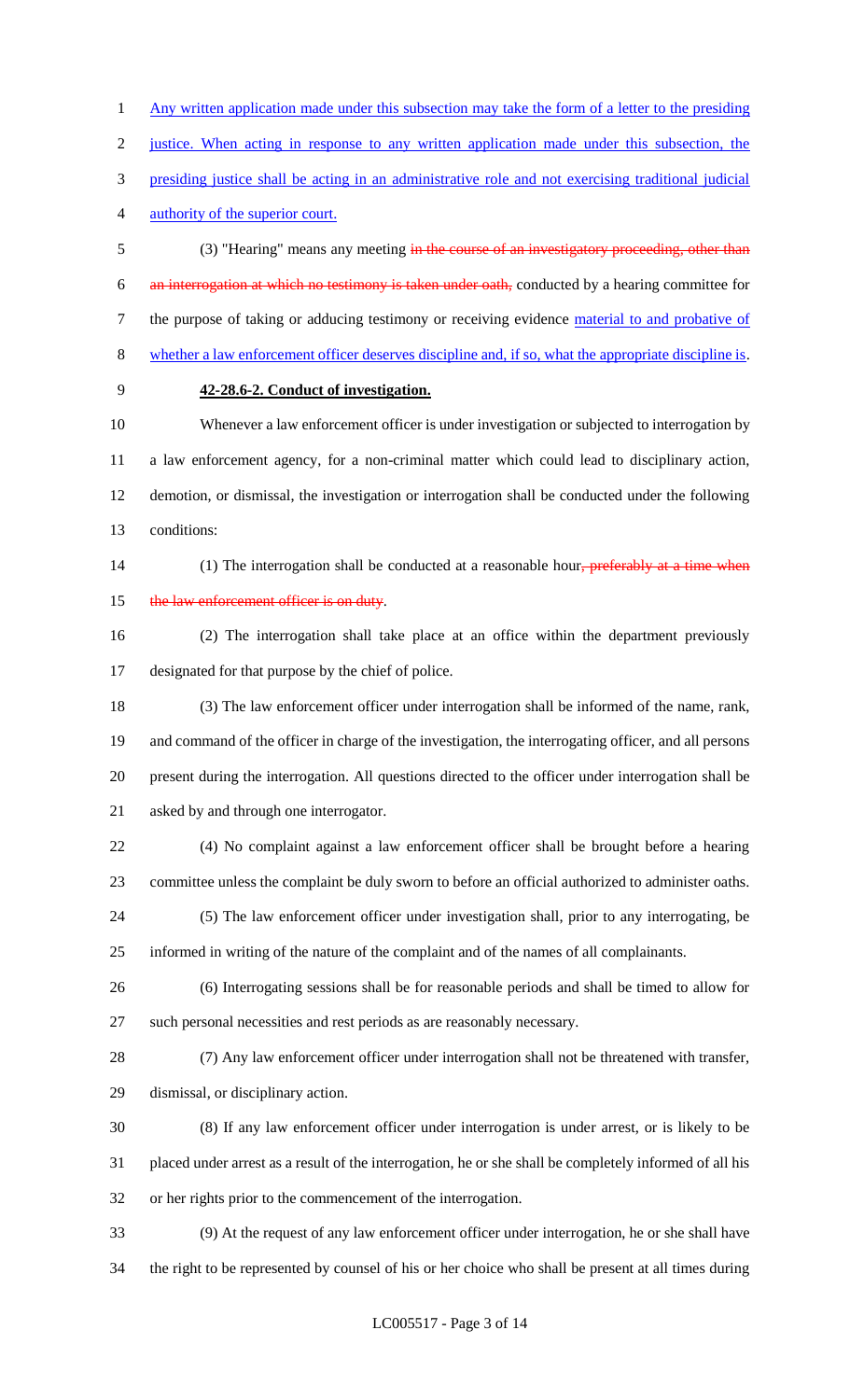1 the interrogation. The interrogation shall be suspended for a reasonable time until representation 2 can be obtained.

- 3 (10) No statute shall abridge nor shall any law enforcement agency adopt any regulation 4 which prohibits the right of a law enforcement officer to bring suit arising out of his or her duties 5 as a law enforcement officer.
- 6 (11) No law enforcement agency shall insert any adverse material into any file of the officer 7 unless the officer has an opportunity to review and receive a copy of the material in writing, unless 8 the officer waives these rights in writing.

9 (12) No public statement shall be made prior to a decision being rendered by the hearing 10 committee and no public statement shall be made if the officer is found innocent unless the officer 11 requests a public statement; provided, however, that this subdivision shall not apply if the officer 12 makes a public statement. The foregoing shall not preclude a law enforcement agency, in a criminal 13 matter, from releasing information pertaining to criminal charges which have been filed against a 14 law enforcement officer, the officer's status of employment and the identity of any administrative 15 charges brought against said officer as a result of said criminal charges.

16 (i) If a law enforcement agency's imposed discipline is less than termination, then the law 17 enforcement agency shall make no public statement about any charges against a law enforcement 18 officer until after a decision is rendered by the hearing committee, and even then, only if that 19 decision found that the law enforcement officer deserved some form of discipline. The prohibitions 20 contained herein do not apply to the law enforcement agency's defending or filing of any civil 21 action necessary to invoke the superior court's jurisdiction.

22 (ii) If a law enforcement agency's imposed discipline is termination, then the law 23 enforcement agency may make a limited public statement indicating that the law enforcement 24 officer's termination is sought, that a hearing committee will decide whether such is deserved after 25 conducting a quasi-judicial hearing, whether and what (if any) criminal charges have been brought 26 against the law enforcement officer, and that the law enforcement officer has (or has not) been 27 suspended during the pendency of the hearing. After the hearing committee has decided the charges 28 against the law enforcement officer, the law enforcement agency may make additional public 29 statements disclosing the charges, and the hearing committee's decision, and it may also release 30 the hearing committee's decision. The prohibitions contained herein do not apply to the law 31 enforcement agency's defending or filing of any civil action necessary to invoke the superior 32 court's jurisdiction. 33 (iii) In either subsection 12(i) or 12(ii) of this section, if a law enforcement officer makes

34 a public statement about the charges against him or her, then the law enforcement agency may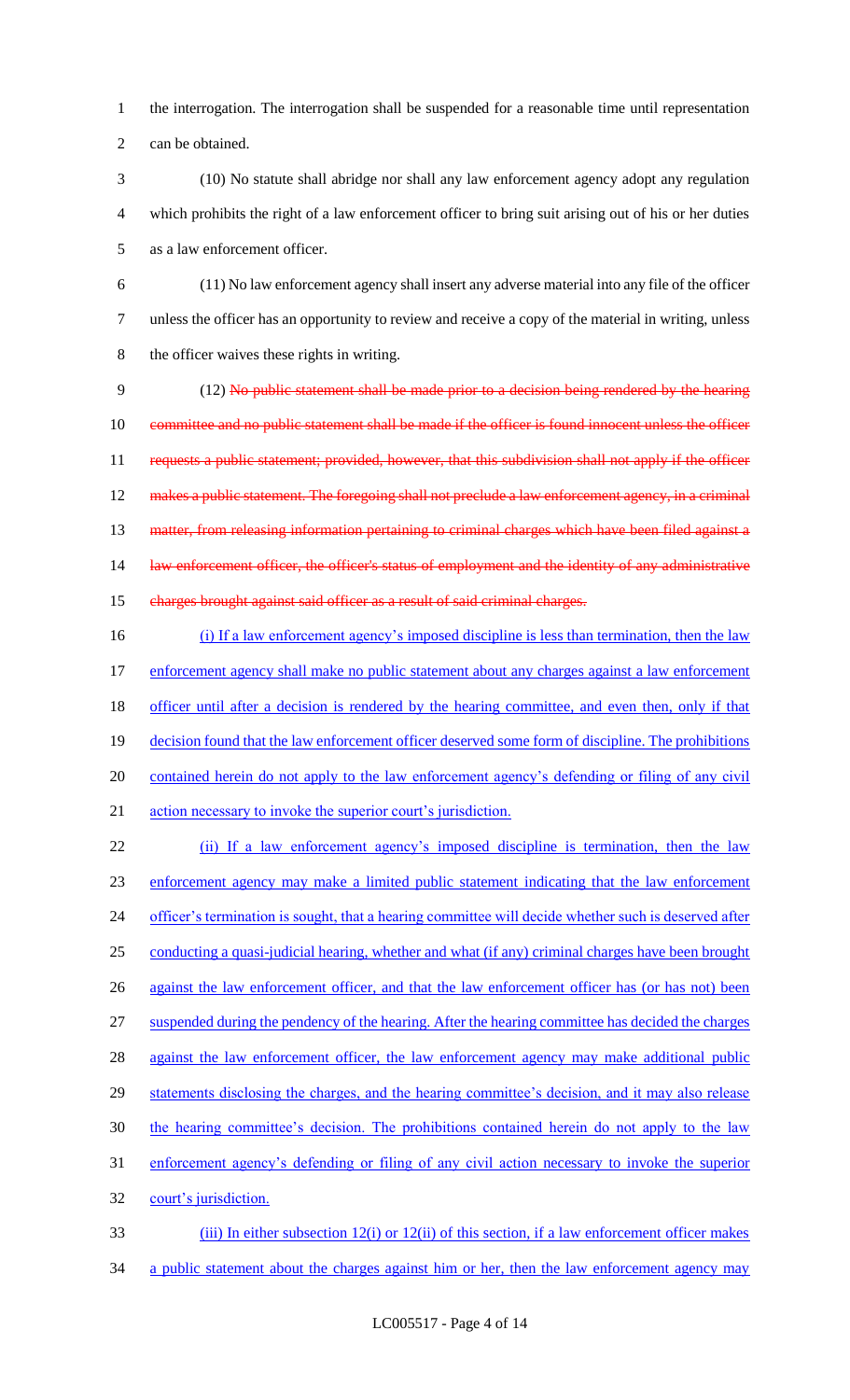- 1 respond with public statements of its own.
- 2 (iv) In a criminal matter, a law enforcement agency may make a public statement indicating 3 whether and what, if any, criminal charges have been filed against a law enforcement officer, the 4 officer's employment status and the identity of any administrative charges brought against the 5 officer as a result of or related to the criminal charges. 6 (13) No law enforcement officer shall be compelled to speak or testify before, or be
- 7 questioned by, any non-governmental agency.
- 8 **42-28.6-4. Right to hearing -- Notice request for hearing -- Selection of hearing**

# 9 **committee. Imposition of discipline -- Right to hearing -- Notice request for hearing --** 10 **Selection of hearing committee.**

11 (a) If the investigation or interrogation of a law enforcement officer results in the 12 recommendation imposition of some employment disciplinary action, such as demotion, transfer, 13 dismissal, loss of pay, reassignment, suspension, termination, or similar action which would be 14 considered a punitive measure, then, before after having provided the officer with a pre-deprivation, 15 *Loudermill* hearing and taking such action, the law enforcement agency shall give notice to the law 16 enforcement officer that he or she is entitled to a hearing on the issues by, appealing such action 17 before a hearing committee. The law enforcement officer may be relieved of duty subject to § 42-18 28.6-13 of this chapter, and shall receive all ordinary pay and benefits as he or she would have if 19 he or she were not charged nothing herein shall be construed or implied to limit, impede or deter a 20 law enforcement agency from reassigning or transferring a law enforcement officer for operational, 21 performance deficiency or remedial training purposes. 22 Disciplinary action for violation(s) of departmental rules and/or regulations shall not be 23 instituted against a law enforcement officer under this chapter more than three (3) years after such

24 incident incident(s), event(s) or circumstance(s) warranting such action, except where such the

25 incident incident(s), event(s) or circumstance(s) involve involves a potential criminal offense, in

26 which case disciplinary action under this chapter may be whether or not charged or prosecuted,

- 27 instituted at any time within the statutory period of limitations for such offense offense(s).
- 28 (b) Notice under this section shall be in writing and shall inform the law enforcement 29 officer of the following:
- 30 (i) The nature of the charge(s) against him or her and, if known, the date(s) of the alleged 31 offense(s);
- 32 (ii) The recommended penalty discipline imposed;
- 33 (iii) The fact that he or she has five (5) days from receipt of the notice within which to 34 submit a written request for a hearing appealing the imposition of discipline; and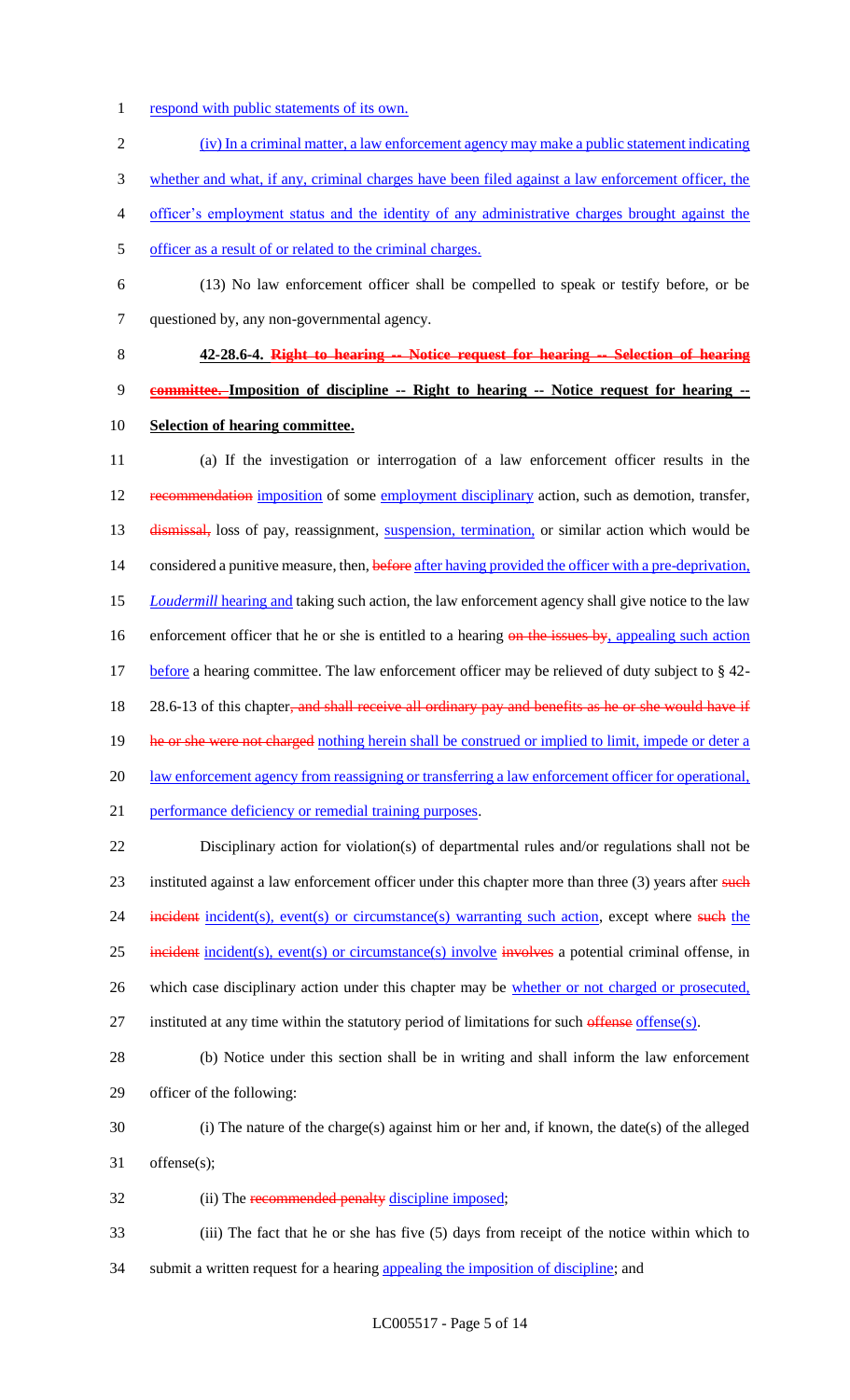(iv) The name and address of the officer to whom a written request for a hearing (and other related written communications) should be addressed.

 (c) The law enforcement officer shall, within five (5) days of his or her receipt of notice given pursuant to subsection (b) herein, file a written request for a hearing appealing the imposition 5 of discipline with the officer designated in accordance with subdivision (b)(iv). Failure to file a written request for a hearing shall constitute a waiver of his or her right to a hearing under this chapter; provided, however, that the presiding justice of the superior court, upon petition and for good cause shown, may permit the filing of an untimely request for hearing.

 (d) The law enforcement officer shall provide the charging law enforcement agency with the name of one active or retired law enforcement officer to serve on the hearing committee, within five (5) days of the filing of his or her request for a hearing. Failure by the law enforcement officer to file his or her filing committee selection within the time period shall constitute a waiver of his or her right to a hearing under this chapter; provided, however, that the presiding justice of the superior court, upon petition and for good cause shown, may permit the filing of an untimely 15 hearing committee selection by the officer. The charging law enforcement agency may impose the 16 recommended penalty during the pendency of any such petition.

 (e) The charging law enforcement agency shall provide the law enforcement officer with the name of one active or retired law enforcement officer to serve on the hearing committee, within 19 five (5) days of its receipt of the officer's request for a hearing. Failure by the charging law enforcement agency to file its hearing committee selection within that time period shall constitute 21 a dismissal of all charges against the law enforcement officer, with prejudice; provided, however, 22 that the presiding justice of the superior court, upon petition and for good cause shown, and may 23 permit the filing of an untimely hearing committee selection by the agency. Except as expressly 24 provided in § 42-28.6-13 of this chapter, no disciplinary action shall be taken against the officer by 25 virtue of the stated charges during the pendency of any such petition.

 (f) Within five (5) days of the charging law enforcement agency's selection of a hearing committee member, the hearing committee members selected by the officer and by the agency shall:

29 (i) Jointly select a third hearing committee member, who shall serve as chairperson of Jointly send written notice to the chair of the Rhode Island commission for human rights, the Executive Director Rhode Island Center for Justice, and the dean of the Roger Williams University 32 School of Law requesting them to confirm their participation or make their respective selections to 33 the hearing committee within fifteen (15) calendar days of their respective receipts of said notice; (ii) Petition the presiding justice of the superior court to select a third hearing committee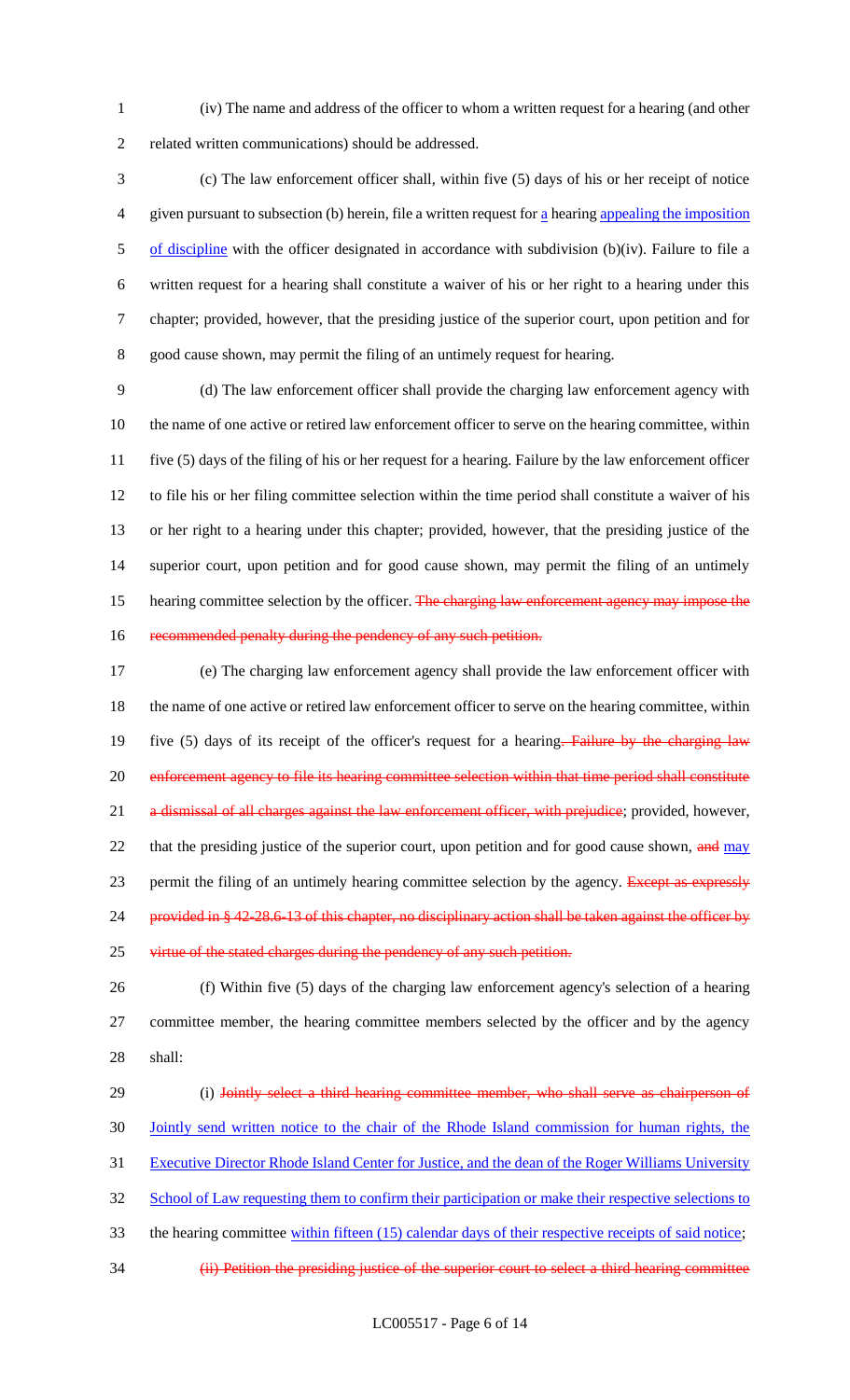- 1 member, who shall be an active law enforcement officer, and who shall serve as chairperson of the
- 2 hearing committee; or
- 

## 3 (iii) Agree to an extension of time, not to exceed thirty (30) days, for the selection of a third 4 hearing committee member.

 (g) Law enforcement officers selected to serve on a hearing committee under this chapter shall be relieved of duty for each day of actual hearing and shall be compensated by their respective agencies at their ordinary daily rate of pay for each day actually spent in the conduct of the hearing hereunder.

9 (h) Two (2) lists of active police officers available to serve as chairpersons of hearing 10 committees under this chapter shall be provided annually to the presiding justice of the superior 11 court. One list shall be provided by the Rhode Island Police Chiefs' Association; the other shall be 12 appointed, jointly, by the Fraternal Order of Police and the International Brotherhood of Police 13 Officers. In selecting officers to serve as chairpersons of hearing committees under this chapter, 14 the presiding justice shall alternate between the two (2) lists so provided. No collective bargaining 15 agreement (CBA) or contract entered into or made effective on or after July 1, 2021 shall contain 16 any provision modifying changing or contravening the provisions of this chapter. Any provision in 17 a CBA or contract modifying, changing or contravening the provisions of this chapter contained 18 within a CBA or contract entered into or made effective on or after July 1, 2021 shall be void as a

- 19 violation of public policy.
- 20 (i) Whenever a law enforcement officer faces disciplinary action as a result of criminal 21 charges, the provisions of subsections (c), (d), (e) and (f) shall be suspended pending the 22 adjudication of said criminal charges.
- 

## 23 **42-28.6-5. Conduct of hearing.**

 (a) The hearing shall be conducted by the hearing committee selected in accordance with § 42-28.6-4 of this chapter. Both the law enforcement agency and the law enforcement officer shall be given ample opportunity to present evidence and argument with respect to the issues involved. 27 Both may be represented by counsel. Upon petition and for good cause shown, the presiding justice 28 of the superior court may order a hearing under this chapter to be held in abeyance pending the outcome of any criminal investigation and/or criminal charges against a law enforcement officer.

 (b) The hearing shall be convened at the call of the chair; shall commence within thirty (30) days after the selection of a chairperson of the hearing committee; and shall be completed within sixty (60) days of the commencement of the hearing. The hearing committee shall render a written decision within thirty (30) days after the conclusion of the hearing. The time limits 34 established in this subsection may, upon written application, be extended by the presiding justice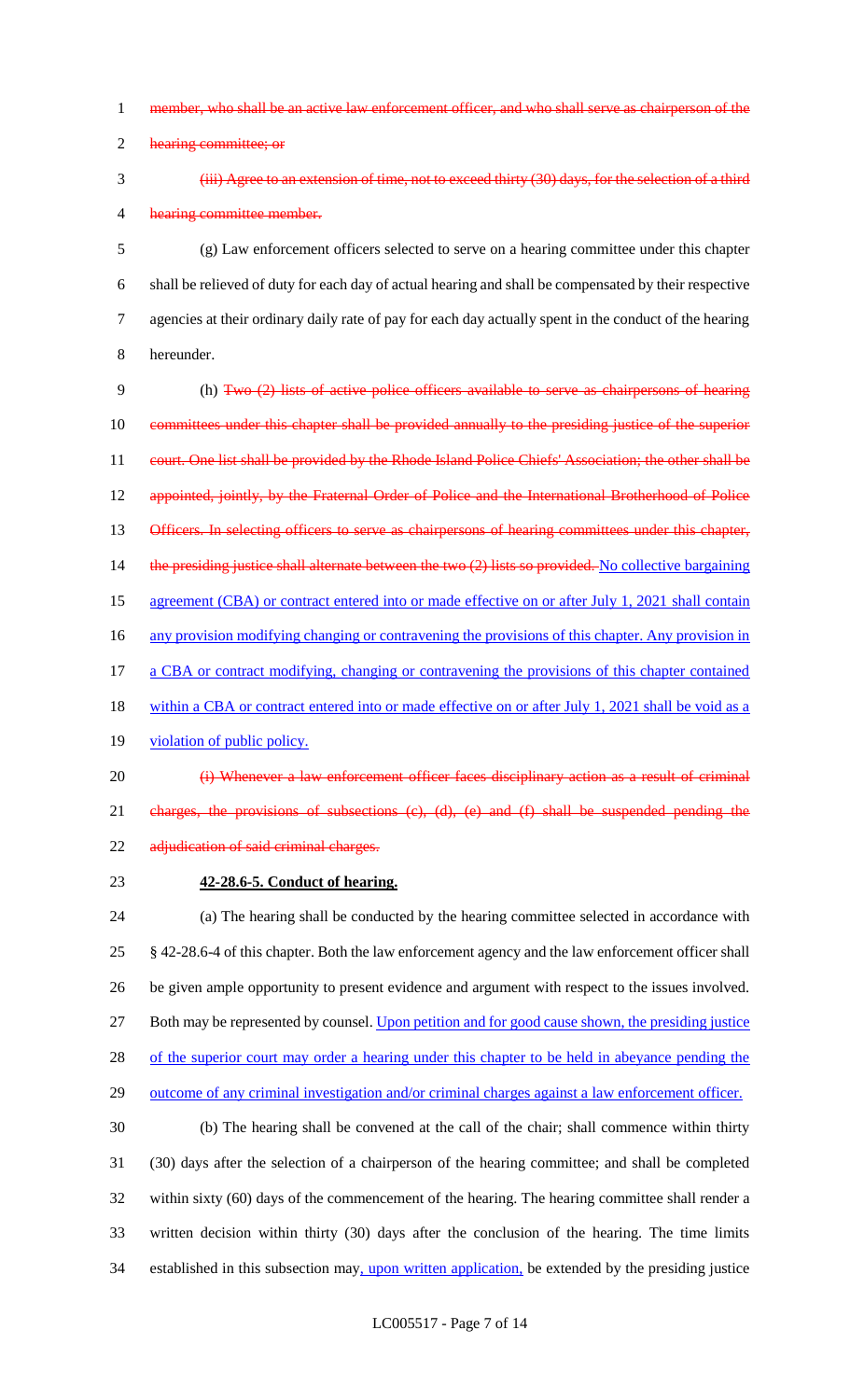|                  | of the superior court for good cause shown. Any written application made under this subsection        |
|------------------|-------------------------------------------------------------------------------------------------------|
| $\overline{2}$   | may take the form of a letter to the presiding justice. When acting in response to any written        |
| 3                | application made under this subsection, the presiding justice shall be acting in an administrative    |
| 4                | role and not exercising traditional judicial authority of the superior court.                         |
| 5                | (c) Not less than ten $(10)$ days prior to the first hearing date, the charging law enforcement       |
| 6                | agency shall provide to the law enforcement officer:                                                  |
| $\boldsymbol{7}$ | (i) A list of all witnesses, known to the agency at that time, to be called by the agency to          |
| $8\,$            | testify at the hearing;                                                                               |
| 9                | (ii) Copies of all written and/or recorded statements by such witnesses in the possession of          |
| 10               | the agency; and                                                                                       |
| 11               | (iii) A list of all documents and other items to be offered as evidence at the hearing.               |
| 12               | (d) Not less than five (5) days prior to the first hearing date, the law enforcement officer          |
| 13               | shall provide to the charging law enforcement agency: a list of all witnesses, known to the officer   |
| 14               | at that time, to be called by the officer to testify at the hearing.                                  |
| 15               | (1) A list of all witnesses, known to the officer at that time, to be called by the officer to        |
| 16               | testify at the hearing:                                                                               |
| 17               | (2) Copies of all written and/or recorded statements by such witnesses in the possession of           |
| 18               | the officer; and                                                                                      |
| 19               | (3) A list of all documents and other items to be offered as evidence by the officer at the           |
|                  |                                                                                                       |
| 20               | hearing.                                                                                              |
| 21               | (e) Failure by either party to comply with the provisions of subsections (c) and (d) of this          |
| 22               | section shall result in the exclusion from the record of the hearing of testimony and/or evidence not |
| 23               | timely disclosed in accordance with those subsections. If the agency or the officer fails to comply   |
| 24               | with the provisions of subsections (c) and (d) of this section, then, upon the request of the other   |
| 25               | party, the hearing committee shall examine and balance four (4) factors in assessing a discretionary  |
| 26               | sanction, if any:                                                                                     |
| 27               | (1) The reason for the non-disclosure;                                                                |
| 28               | (2) The extent of prejudice to the opposing party;                                                    |
| 29               | (3) The feasibility of rectifying that prejudice by a continuance; and                                |
| 30               | (4) Any other relevant factors.                                                                       |
| 31               | The permissible sanctions the hearing committee may impose are: exclusion of a witness                |
| 32               | from testifying; exclusion of a witness from testifying about certain matters; and exclusion of       |
| 33               | written and/or recorded statements, documents, or other items from evidence; provided however,        |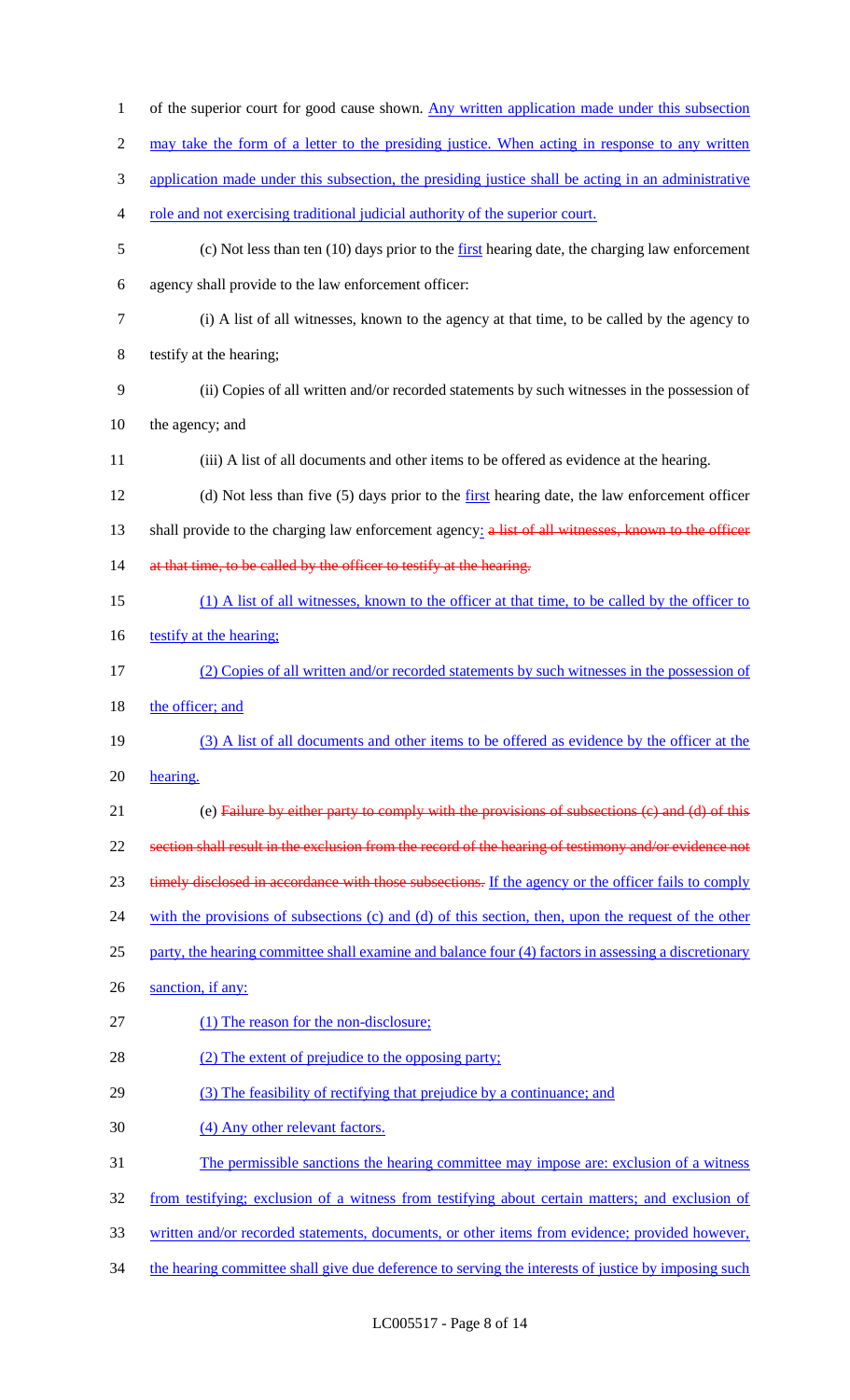1 sanctions rarely and sparingly, permitting evidence to be adduced liberally, absent a compelling

public interest to the contrary.

#### **42-28.6-6. Evidence at hearing -- Hearing record.**

 (a) Evidence which possesses probative value commonly accepted by reasonable and prudent persons in the conduct of their affairs shall be admissible and shall be given probative effect. The hearing committee conducting the hearing shall give effect to the rules of privilege recognized by law, and may exclude incompetent, irrelevant, immaterial, and unduly repetitious evidence. All records and documents which any party desires to use shall be offered and made part of the record.

 (b) No statements, documents and/or other evidence and no copies of any statements, documents and/or other evidence shall be presented to the hearing committee prior to the hearing.

 (c) All proceedings before the hearing committee shall be recorded by stenographic record, 13 the expense of which shall be borne equally by the charging law enforcement agency and the 14 accused officer or his or her labor organization. A copy of the record shall be provided to the law enforcement officer or his or her attorney or representative of record upon request.

### **42-28.6-8. Witness fees.**

 Witness fees and mileage, if claimed, shall be allowed the same as for testimony in the superior court. Witness fees, mileage, and the actual expenses necessarily incurred in securing attendance of witnesses and their testimony shall be itemized, and shall be paid by the law 20 enforcement agency if the officer is ultimately found innocent of all charges.

#### **42-28.6-11. Decisions of hearing committee.**

 (a) The hearing committee shall be empowered to sustain, modify in whole or in part, or 23 reverse the complaint or charges of the investigating authority law enforcement agency, as provided 24 in § 42-28.6-4; provided however, the hearing committee shall give complete deference to the discipline imposed by the chief of police, and is not empowered to modify it to any degree or extent, 26 unless it finds, by clear and convincing evidence, that the imposition of employment disciplinary action, such as demotion, transfer, loss of pay, reassignment, suspension or termination was 28 arbitrary and capricious. If the investigation determines that a law enforcement officer willfully 29 committed or engaged in any behavior involving or constituting excessive force, violence, falsification or untruthfulness in making or submitting any report, witness statement, narrative or 31 other document, theft of any kind, misuse of department equipment, including deliberate failure to 32 activate body worn cameras, or engaged in a hate crime, or racist or biased behavior, the chief of police shall terminate said law enforcement officer's employment; and if a hearing committee sustains any charges of committing or engaging in such behavior, in addition to termination of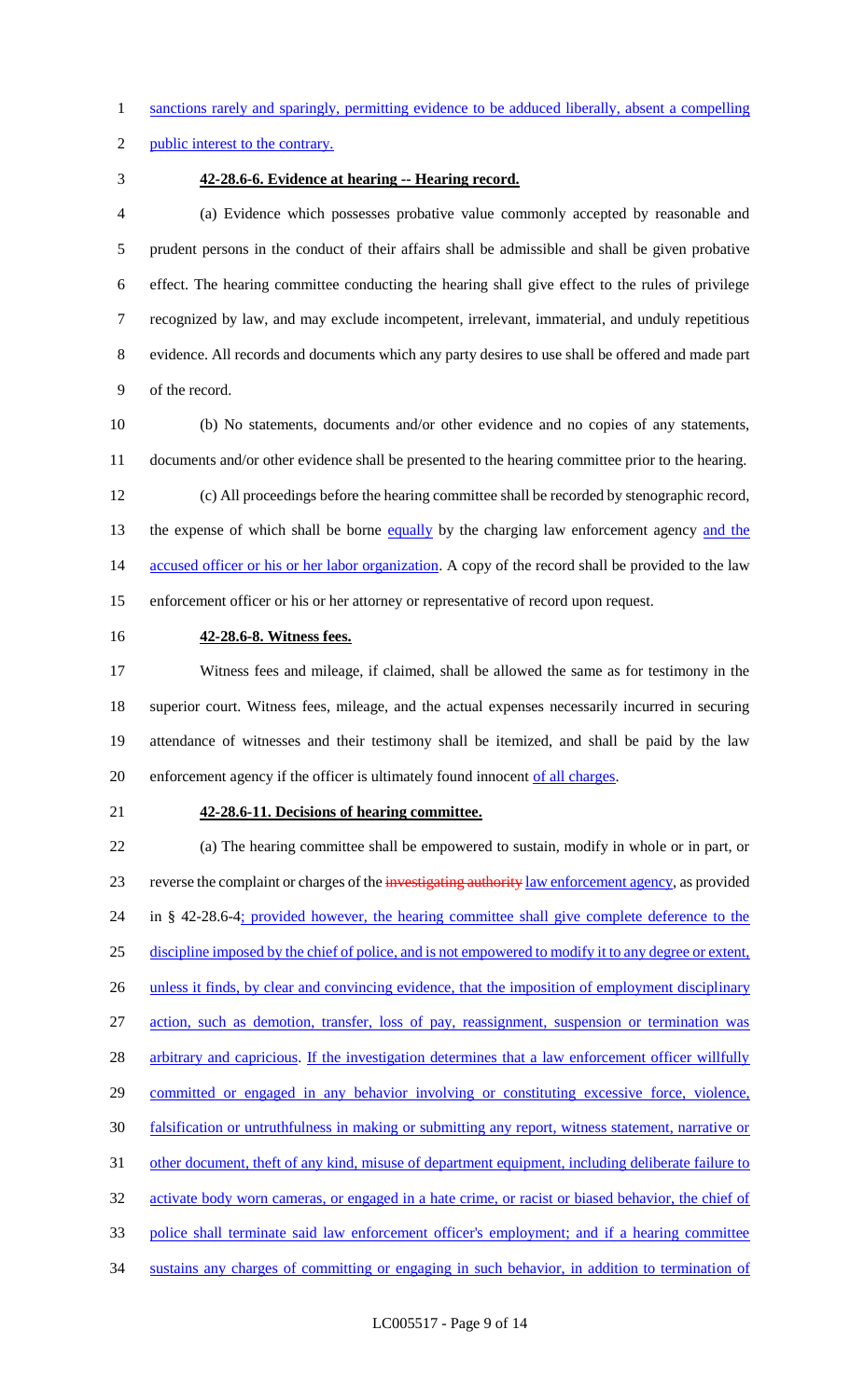1 employment, the law enforcement officer's pension, retirement and all other post-employment benefits shall be revoked and divested by the appropriate pension plan administrator, retirement board or such other authority having jurisdiction over said pension, retirement and all other post-

employment benefits.

 (b) Any decision, order, or action taken as a result of the hearing shall be in writing and shall be accompanied by findings of fact. The findings shall consist of a concise statement upon each issue in the case. Copies of the decision or order and accompanying findings and conclusions shall be delivered or mailed promptly to the law enforcement officer or to his or her attorney or representative of record and to the law enforcement agency or to its attorney or representative of record.

 (c) In any proceeding under this chapter, it shall be the burden of the charging law enforcement agency to prove, by a fair preponderance of the evidence, that the law enforcement officer is guilty of the offense(s) or violation(s) of which he or she is accused.

#### **42-28.6-13. Suspensions.**

 (a) The provisions of this chapter are not intended to prohibit suspensions by the chief or the highest ranking officer of the law enforcement agency.

 (b) Summary punishment of two (2) days' suspension without pay may be imposed for 18 minor violations of departmental rules and regulations. Appeals of suspension under this subsection 19 shall be subject to the grievance provisions of any applicable collective bargaining agreement. 20 Discipline of one to up to fifteen (15) days' suspension without pay may be imposed upon a law enforcement officer for any violation(s) of departmental rules and regulations, and is not subject to 22 this chapter's provisions pertaining to the filing of a civil action, notice, and hearings before a hearing committee. However, suspensions under this subsection may be subject to the grievance 24 and arbitration provisions of any applicable collective bargaining agreement if it expressly allows for such; provided however, that an arbitrator shall give complete deference to the suspension 26 imposed by the chief of police, and is not empowered to modify it to any degree or extent, unless he or she finds, by clear and convincing evidence, that the imposition of said suspension was 28 arbitrary and capricious.

 (c) Suspension may be imposed by the chief or the highest ranking sworn officer of the law enforcement agency when the law enforcement officer is under investigation for a criminal felony matter. Any suspension shall consist of the law enforcement officer being relieved of duty, and he or she shall receive all ordinary pay and benefits as he or she would receive if he or she were not suspended. Suspension under this subsection shall not exceed one hundred eighty (180) days.

(d) Suspension may be imposed by the chief or highest ranking sworn officer of the law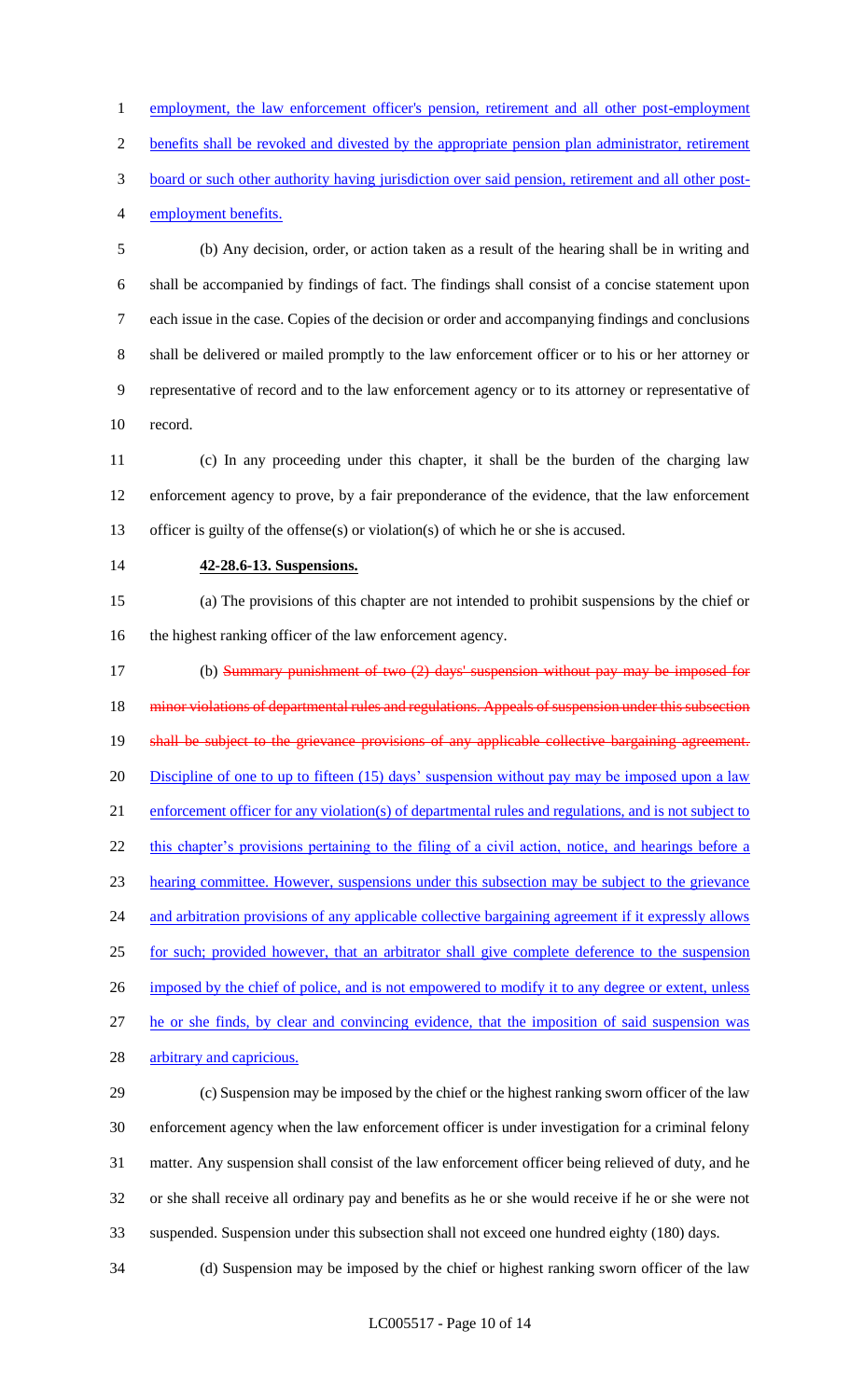1 enforcement agency when the law enforcement officer in under investigation for a misdemeanor 2 criminal matter. Any such suspension shall consist of the law enforcement officer being relieved 3 of duty, and he or she shall receive all ordinary pay and benefits as he or she would receive if he or 4 she were not suspended. Suspension under this subsection shall not exceed thirty (30) days; 5 provided, however, that if an officer is charged with a misdemeanor offense the chief or highest 6 ranking sworn officer of the law enforcement agency may continue said suspension with without 7 pay up to a total of one hundred and eighty (180) days. If the disposition of the criminal matter does 8 not take place within one hundred eighty (180) days of the commencement of such suspension, the 9 law enforcement officer may continue to be suspended without pay and benefits; provided, 10 however, that the officer's entitlement to such medical insurance, dental insurance, disability 11 insurance and life insurance as is available to all other officers within the agency shall not be 12 suspended. The law enforcement officer may petition the presiding justice of the superior court for 13 a stay of the suspension without pay, and such stay shall be granted upon a showing that said delay 14 in the criminal disposition was outside the law enforcement officer's control. In the event the law 15 enforcement officer is acquitted of any misdemeanor related thereto, the officer shall be forthwith 16 reinstated and reimbursed all salary and benefits that have not been paid during the suspension 17 period.

 (e) Suspension may be imposed by the chief or highest ranking sworn officer of the law enforcement agency when the law enforcement officer is under investigation for a noncriminal matter. Any such suspension shall consist of the law enforcement officer being relieved of duty, and he or she shall receive all ordinary pay and benefits as he or she would receive if he or she were 22 not suspended. Suspension under this subsection shall not exceed fifteen (15) calendar days; provided however, that such a suspension may be extended for ten (10) calendar days should 24 additional time be reasonably necessary to complete such an investigation or any other time frame 25 established under the provisions of any applicable collective bargaining agreement.

26 (f) Suspension may be imposed by the chief or highest ranking sworn officer of the law 27 enforcement agency upon receipt of notice or disciplinary action in accordance with § 42-28.6-4(b) 28 of this chapter in which termination or demotion is the recommended punishment. Any such 29 suspension shall consist of the law enforcement officer being relieved of duty, and he or she shall 30 receive all ordinary pay and benefits as he or she would receive if he or she were not so suspended. 31 (g) Any law enforcement officer who is charged, indicted or informed against for a felony 32 or who is convicted of and incarcerated for a misdemeanor may be suspended without pay and 33 benefits at the discretion of the agency or chief or highest ranking sworn officers; provided, 34 however, that the officer's entitlement to medical insurance, dental insurance, disability insurance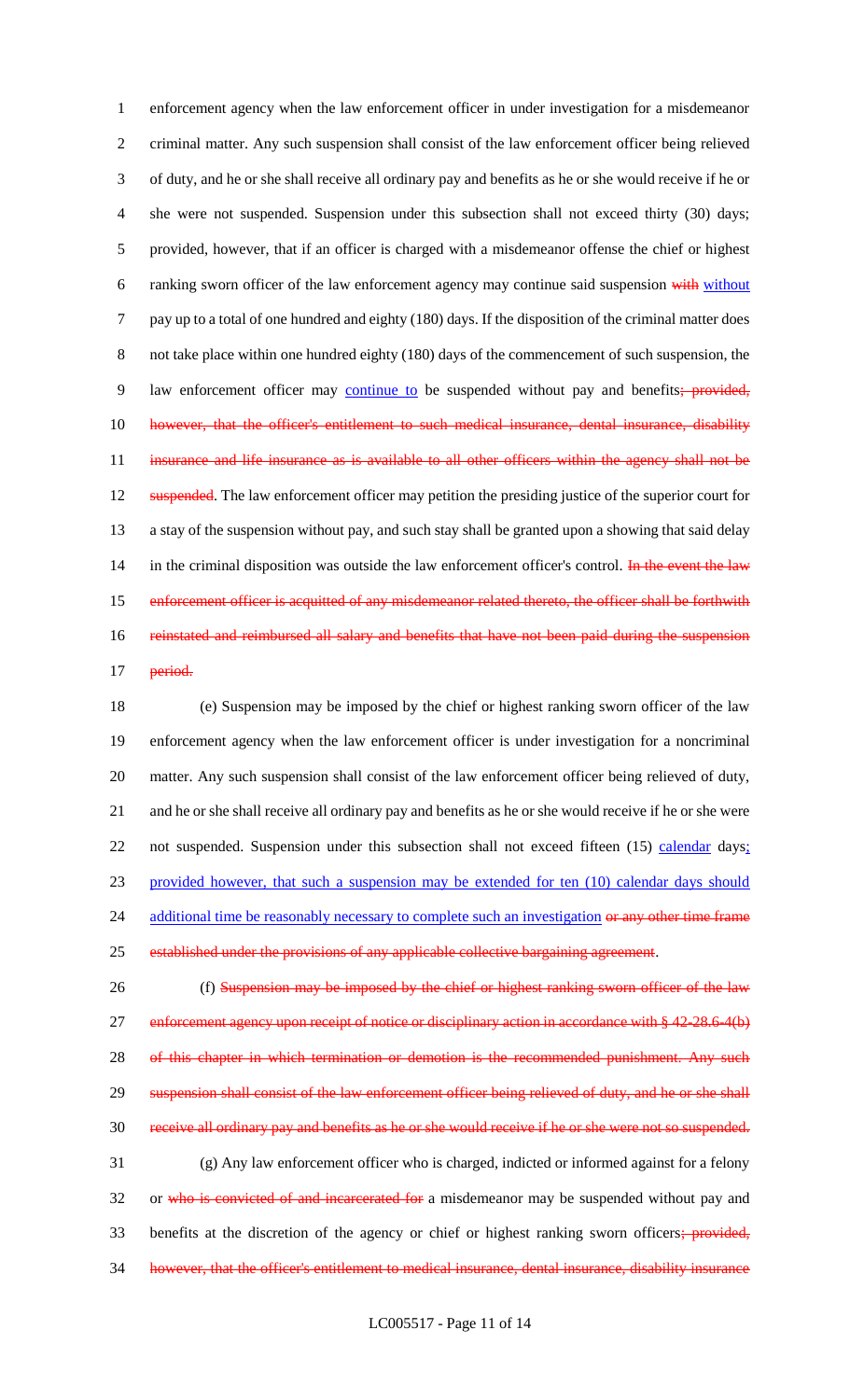1 and life insurance as is available to all other officers within the agency shall not be suspended. In the event that the law enforcement officer is acquitted of any felony related thereto, the officer shall be reinstated and reimbursed forthwith for all salary and benefits that have not been paid during the suspension period; provided however, that reinstatement and reimbursement shall not be required if the agency proceeds with employment disciplinary action with charges, notice and hearing under the provisions of this chapter. (h) Any law enforcement officer who is convicted of a felony or misdemeanor shall, 8 pending the prosecution of an appeal, be suspended without pay and benefits; provided, however,

that the officer's entitlement to such medical insurance, dental insurance, disability insurance and

10 life insurance as is available to all other officers within the agency shall not be suspended.

 Whenever, upon appeal, such conviction is reversed, the suspension under this subsection shall terminate and the law enforcement officer shall forthwith be paid the salary and benefits that would 13 have been paid to him or her during that period of suspension; provided however, that reinstatement 14 and reimbursement shall not be required if the agency proceeds with employment disciplinary 15 action with charges, notice and hearing under the provisions of this chapter.

 (i) Any law enforcement officer who pleads guilty or no contest to a felony charge or whose conviction of a felony has, after or in the absence of a timely appeal, become final may be dismissed by the law enforcement agency and, in the event of such dismissal, other provisions of this chapter shall not apply.

# **42-28.6-14. Retaliation for exercising rights. Retaliation for exercising rights or denial**

**of rights.**

 (a) No law enforcement officer shall be discharged, demoted, disciplined, or denied promotion, transfer or reassignment, or otherwise discriminated against in regard to his or her employment or be threatened with any such treatment, by reason of his or her exercise of or demand for rights granted in this subtitle, or by reason of the lawful exercise of his or her constitutional rights.

 (b) Any law enforcement officer who is denied any right afforded by this subtitle may apply, either individually or through his or her certified or recognized employee organization, to the superior court where he or she resides or is regularly employed for any order directing the law enforcement agency to show cause why the right should not be afforded.

## **42-28.6-15. Exclusivity of remedy. Exclusivity of remedy -- Retention of discipline**

## **records and reporting of same.**

 The remedies contained herein shall be the sole and exclusive remedies for all law 34 enforcement officers subject to the provisions of this chapter. A law enforcement agency shall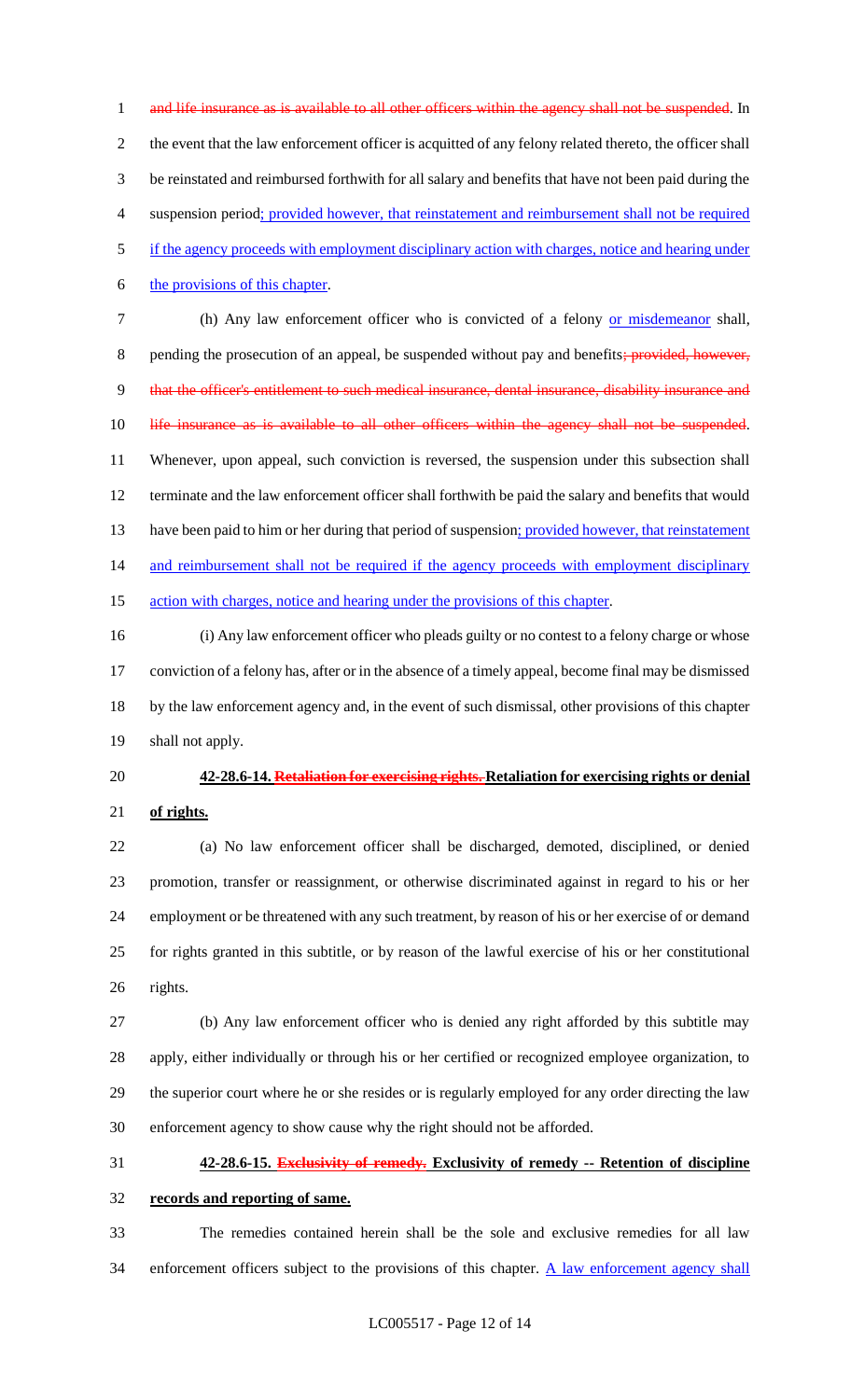- 1 retain all records of an officer's disciplinary history, including, but not limited to, oral and written
- 2 reprimands, up to and including all records of suspension(s) and termination. A law enforcement
- 3 agency shall fully comply with any reporting obligations imposed by federal law to report and
- 4 document a law enforcement officer's misconduct. No provision or section in this chapter shall be
- 5 construed or applied to conflict with or impede any such reporting obligations.
- 6 SECTION 3. Chapter 42-28.6 of the General Laws entitled "Law Enforcement Officers'
- 7 Bill of Rights" is hereby amended by adding thereto the following section:
- 8 **42-28.6-18. Title.**
- 9 This chapter shall be known as the "Law Enforcement Officers' Accountability Act."
- 10 SECTION 4. This act shall take effect upon passage.

#### ======== LC005517 ========